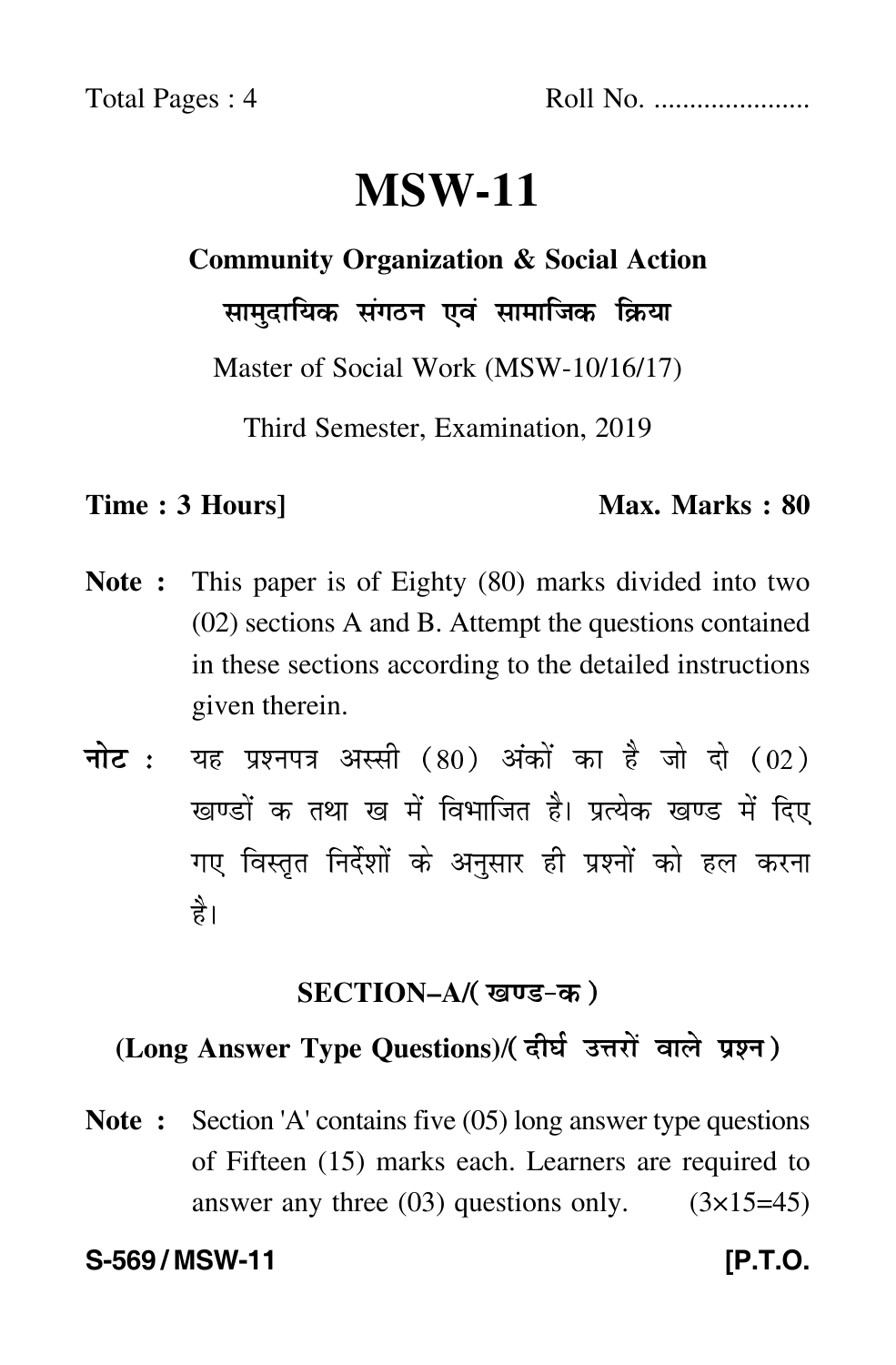- <mark>नोट</mark> : खण्ड 'क' में पाँच (05) दीर्घ उत्तरों वाले प्रश्न दिये गये हैं, प्रत्येक प्रश्न के लिए प्रन्द्रह (15) अंक निर्धारित हैं। शिक्षार्थियों को इनमें से केवल तीन (03) प्रश्नों के उत्तर देने हैं।
- **1.** Define community organisation. Discuss briefly the development of community organisation practice in India. सामुदायिक संगठन को परिभाषित करें। भारत में सामुदायिक संगठन --अभ्यास के विकास पर संक्षिप्त चर्चा करें।
- **2.** Discuss the process of community organisation in detail. सामुदायिक संगठन प्रक्रिया की विस्तार से चर्चा करें।
- **3.** Discuss in detail the role of community organisor in working with the community. समुदाय के साथ काम करने में सामुदायिक कार्यकर्ता की भूमिका की विस्तार से चर्चा करें।
- **4.** Define Social Action. Discuss the relevance of social action as a method of social work interventions in India. सामाजिक क्रिया को परिभाषित करें। भारत में सामाजिक कार्य --हस्तक्षेप की एक विधि के रूप में सामाजिक क्रिया की प्रासंगिकता पर चर्चा करें।
- **5.** Elaborate on the steps of strategies and tactics in social action. सामाजिक क्रिया में रणनीतियों और युक्ति की विस्तृत व्याख्या करें।  $\ddot{\phantom{a}}$

**S-569 / MSW-11 [ 2 ]**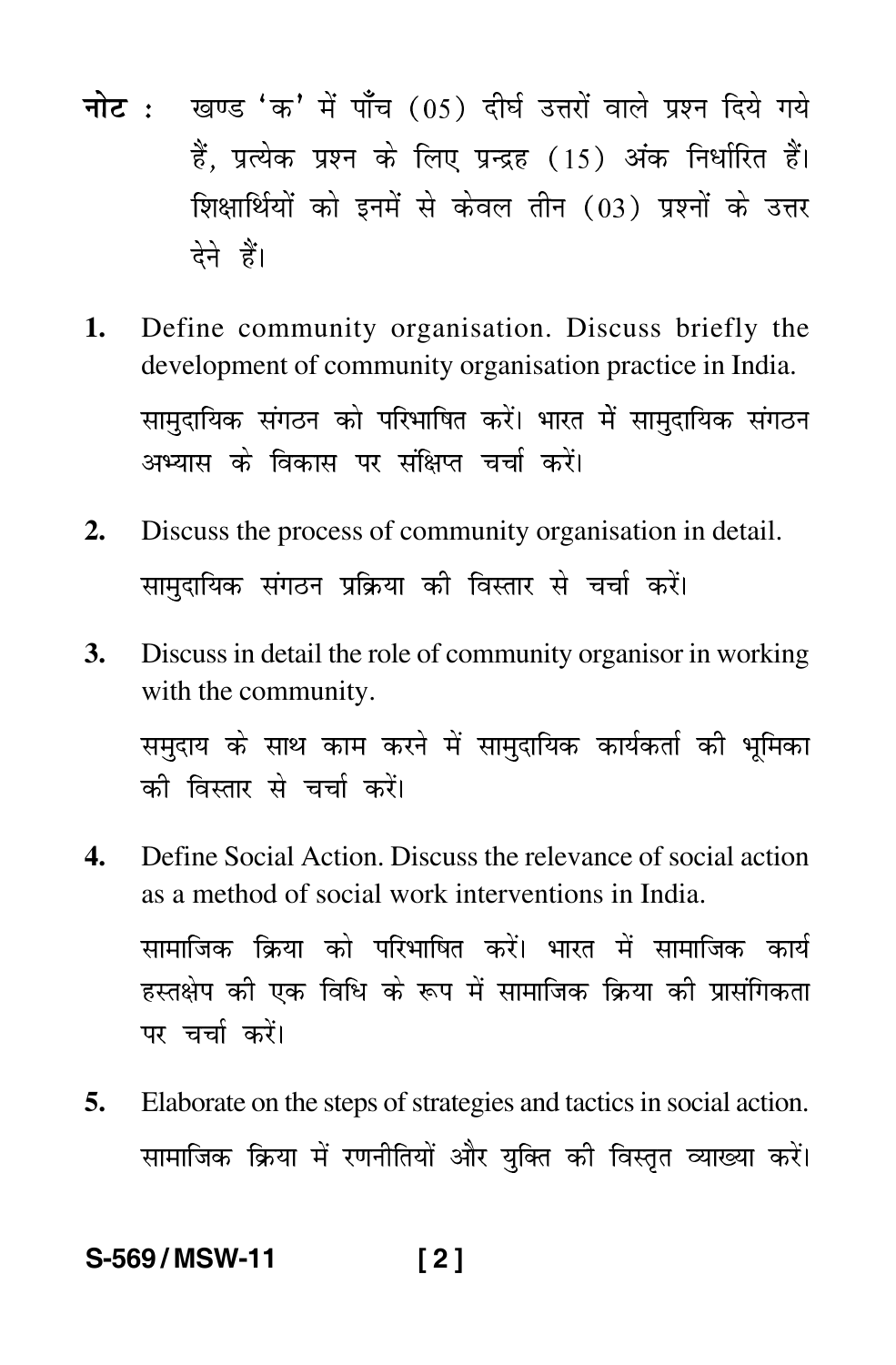## SECTION–B/( खण्ड-ख )

### (Short Answer Type Questions)/(लघु उत्तरों वाले प्रश्न)  $\ddot{\phantom{0}}$

**Note :** Section 'B' contains eight (08) short answer type questions of seven (07) marks each. Learners are required to answer any five (05) questions only.

 $(5 \times 7 = 35)$ 

- <mark>नोट</mark> : खण्ड 'ख' में आठ (08) लघु उत्तरों वाले प्रश्न दिये गये हैं, प्रत्येक प्रश्न के लिए सात (07) अंक निर्धारित हैं। शिक्षार्थियों को इनमें से केवल पाँच (05) प्रश्नों के उत्तर देने हैं।
- **1.** Enlist the principles of community organization. सामुदायिक संगठन के सिद्धान्तों को सूचीबद्ध करें।  $\ddot{\phantom{a}}$
- **2.** Describe the skills required for community organization practice.

सामुदायिक संगठन अभ्यास के लिए आवश्यता कौशल का वर्णन करें।

**3.** Distinguish between community organization and community development.

सामुदायिक संगठन और सामुदायिक विकास के बीच अंतर स्पष्ट करें।